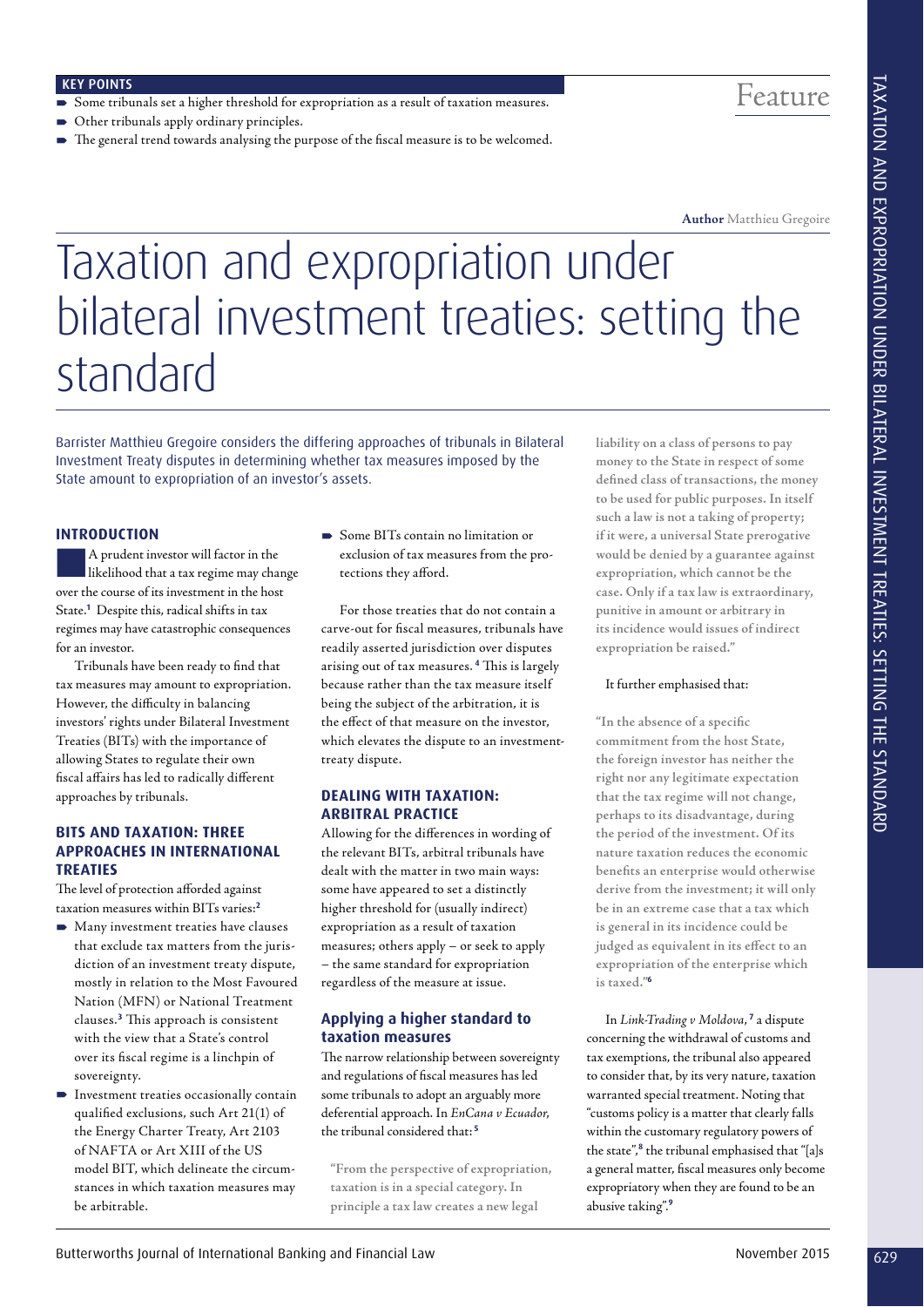# **Toward the application of ordinary principles of expropriation to tax measures?**

Other tribunals have considered that the ordinary principles of expropriation are perfectly capable of dealing justly with fiscal measures. Prior to the EnCana v Ecuador decision, the tribunal in Feldman v Mexico**<sup>10</sup>** had considered that a tax measure may amount to expropriation where the investor had an acquired right, with regard to which, the authorities, by virtue of a "sufficiently restrictive" measure, had behaved in a discriminatory, or arbitrary way. However, the tribunal found that there had been no (indirect) expropriation,**<sup>11</sup>** on the basis of a combination of the following:**<sup>12</sup>** Fective of the properties of the system in the system of the system of the system of the system of the system of the system of the system of the system of the system of the system of the system of the system of the system

trol over the investment);

- was not a disproportionate exercise of State power, taking into account the need the measure was addressing;
- was not permanent.

The tribunal appeared to base its rejection of the expropriation claim largely on the experts' concession on the profitability of the investments despite the measures, impliedly accepting the test put forth by the Respondent.**<sup>15</sup>**

In Occidental v Ecuador,<sup>16</sup> the tribunal also appeared to apply a more general threshold of expropriation,**<sup>17</sup>** finding that the measure was "tantamount to expropriation" on the basis of the test set out in Metalclad v Mexico, namely that:**<sup>18</sup>**

# ... the difficulty in dealing with fiscal regimes in the context of investment treaty arbitration has led to somewhat contradictory decisions.

- not every business problem experienced by a foreign investor is an expropriation under Art 1110;
- $\blacksquare$  NAFTA and principles of customary international law do not require a State to permit "grey market" exports of cigarettes;
- at no time had the relevant law afforded Mexican cigarette resellers a "right" to export cigarettes;
- the Claimant's investment remained under the complete control of the Claimant.

In Paushok v Mongolia, **<sup>13</sup>** the tribunal appeared to reject the Claimant's analysis, which was based on its interpretation of EnCana v Ecuador. The Respondent had maintained that the ordinary principles set out in LG&E v Argentina applied to expropriatory claims,**<sup>14</sup>** and that there therefore could not be a finding of expropriation as the measure:

did not deprive the investor of essentially the entire benefit of their investment (there was no substantial impact translating into a loss of con-

**"Thus, expropriation under NAFTA includes not only open, deliberate and acknowledged takings of property, such as outright seizure or formal or obligatory transfer of title in favour of the host State, but also covert or incidental interference with the use of property which has the effect of depriving the owner, in whole or in significant part, of the use or reasonably-to-be-expected economic benefit of property even if not necessarily to the obvious benefit of the host State"**

# **Practical effects of contrasting approaches by tribunals**

In practical terms, the difficulty in dealing with fiscal regimes in the context of investment treaty arbitration has led to somewhat contradictory decisions. In rejecting a claim for expropriation, the tribunal in Paushok v Mongolia**<sup>19</sup>** considered the fact that other mines were able to operate under the relevant tax legislation, that there was no loss of control of the investment on the part

of the investor and that the investor made a slight profit notwithstanding the measure. The tribunal in EnCana v Ecuador also found the fact that the investor made a profit to be a relevant consideration.**<sup>20</sup>**

In contrast, in Revere Brass and Copper, **<sup>21</sup>** the (domestic) arbitration tribunal found that the imposition of a new production tax which prevented Revere "from exercising effective control over the use of disposition of a substantial portion of its property" amounted to expropriation even though the investor was making a profit.

# **A purposive approach?**

Consistent with the application of an "ordinary" standard for expropriation, certain recent decisions have sought to focus on the effects of the measure rather than the decision itself. In Quasar de Valores et al v The Russian Federation, **22** the tribunal set out the test as follows: "if the ostensible collection of taxes is determined to be part of a set of measures designed to effect a dispossession outside the normative constraints and practices of the taxing authorities",**<sup>23</sup>**these could amount to expropriation for purposes of the investment protection treaty.

The tribunal in Yukos v The Russian Federation appeared to have adopted a similarly purposive approach. Responding to the question put by Counsel for the claimant to the arbitral tribunal in the Quasar arbitration, namely "[w]hy would Russia have treated Yukos as it did if its purpose was to collect taxes?",**<sup>24</sup>** the tribunal concluded that "the primary objective of the Russian Federation was not to collect taxes but rather to bankrupt Yukos and appropriate its valuable assets".**<sup>25</sup>**

Given this primary purpose, the tribunal concluded that while the Russian Federation had not explicitly expropriated Yukos, or the holdings of its shareholders, the measures that the Russian Federation had taken in respect of Yukos had an effect equivalent to nationalisation or expropriation.**<sup>26</sup>**